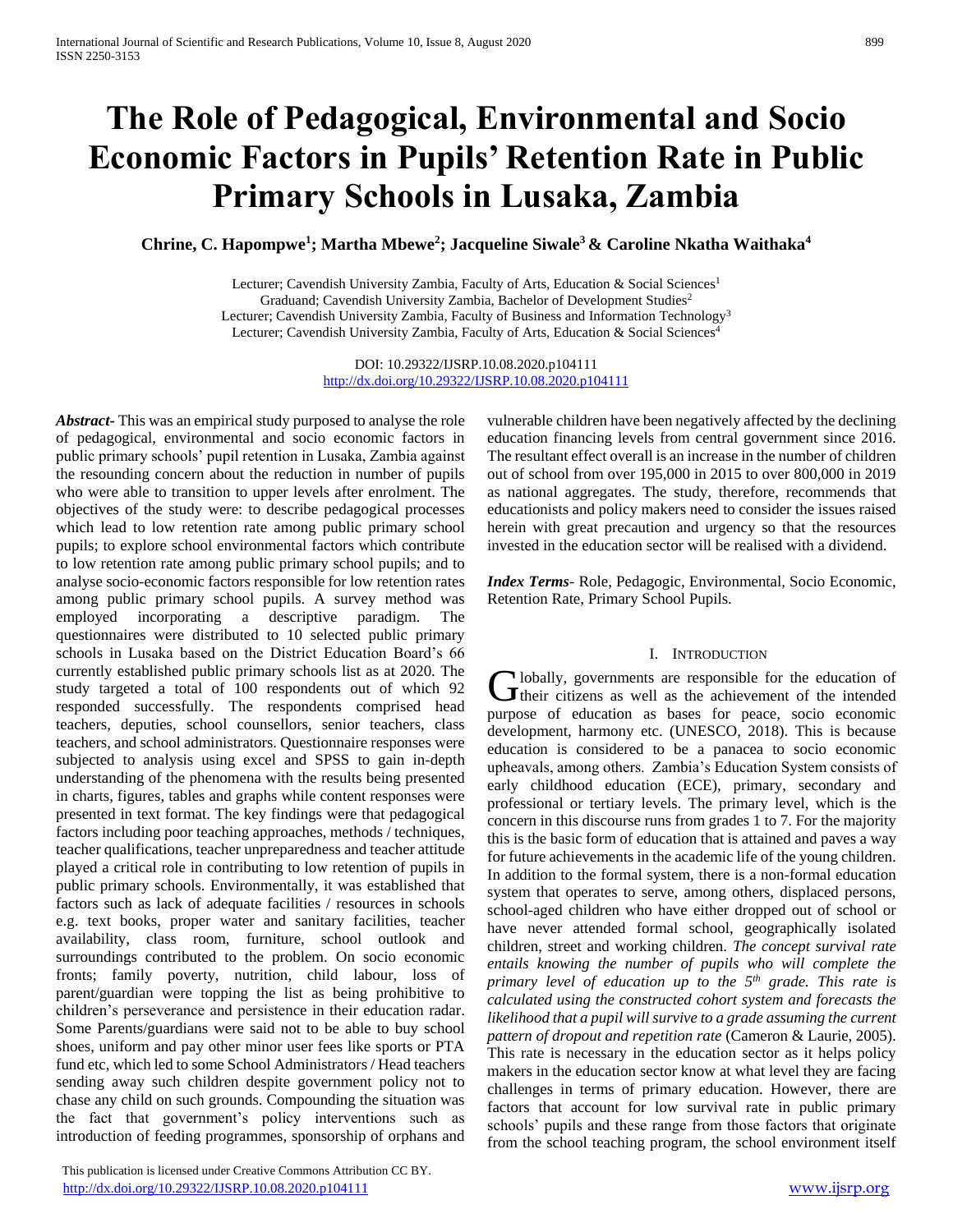as well as the society in which those pupils live. Hence this delicate level needs more attention from both the government and other stake holders as it impacts more on the future development of a country. However, there are many challenges encountered in this stage which in worst scenario leaves the education of the child compromised or halted. In their study, UNICEF estimated that 68.8% of pre-primary age children were out of school in 2014, which leaves much to be desired as it hinges also on the moral fiber of the Zambian society. It is, therefore, important that the factors which contribute to such be identified and approached with the tools necessary for the development of holistic education system. Zambia has been affected by such factors which has led to low survival rates of primary school pupils and this impacts negatively on the education of the young population of the country, thereby leading to slow development of the nation.

It is noteworthy that the Government of the Republic of Zambia has put up sufficient policies, standards, instruments and domesticated international conventions aimed at guaranteeing quality education in the country but there seems to be some pertinent factors which pull out of schools these children between grade 1 and grade 5.

#### *1.1. Problem Statement*

 The education sector in Zambia generally faces challenges which in some cases result in not fully attaining the intended goals. Amongst these at primary school level is the low retention rate, which measures the rate of whether a newly entrant pupil will complete lower primary level i.e. grades 1 to 4. Pupil retention in public primary schools remains the biggest challenge because it is not certain whether pupils entering grade 1 will eventually complete lower primary level (grade 5). This negative progression rate has an impact on resources that are invested in this sector. For instance, it was estimated that 84,880 pupils, or 16.7% of the total of 508,264 Grade 1 entrants in 2009 will drop out before completing Grade 5 and the investment for them will be wasted, (MOE, 2009). In terms of gender, the female retention rate to Grade 5 was lower than that of male even though more girls entered Grade 1. The number of pupils to whom investment will be wasted is nearly 10,000 more for girls than boys (boys 35,476, girls 45,150) (MOE, 2009). In Lusaka province, the figures were higher in repetition rate, dropout rate and retention rate, whereas transition rate was significantly lower than the average. There are many factors which lead to such for instance attendance rate of orphans has been lower than the children with parents by 10-15% (World Bank, 2006). According to the research in Central province, many orphans did not go to school every day and could not concentrate on classes even if they attend because of hunger, all of which resulted in low retention rate and high dropout rate (IOB, 2008). This process of pupils' low retention rate is ongoing as most of those who do not attend school are children who have enrolled but who have crossed the threshold from regular attendance to regular absence. The push or pull factors in both schools, communities and households are among factor which lead into low retention rate. This is an under-researched area even though the problem is prevalent. Knowledge around this can help illuminate some of the complexities around it and bring new insights to policy makers and educational practitioners as the number of children out of school has continued to swell from

195,000 (Education Statistical Bulletin) in 2015 to over 800,000 in 2019 (Lusaka Times, 3rd May, 2019).

## **1.2. Study Objectives**

## **1.2.1. Main Objective**

 To analyse factors accounting for low retention rates among public primary school pupils in Lusaka, Zambia.

#### **1.2.2. Specific Objectives**

- (i) To describe pedagogical processes which lead to low retention rate among public primary school pupils in Lusaka District.
- (ii) To explore school environmental factors which contribute to low retention rate among public primary school pupils in Lusaka District.
- (iii) To analyse socio-economic factors responsible for low retention rates among public primary school pupils in Lusaka District.

#### II. THEORETICAL REVIEW OF LITERATURE

#### **2.1. Zambia's Demographic Overview**

 The population of Zambia as at close of 2018 stood at 17.1 million people compared to about 3.45 million people at independence in 1964. Partly because of the country's high fertility rate, the population is growing at a rapid 3.3 percent per year resulting in the population doubling close to every 25 years (Masaiti *et al.,* 2018; World Bank, 2018; CSO, 2017). Zambia is experiencing a large demographic shift and is one of the world's youngest countries by median age. The World Bank (2018) projects that this trend is expected to continue as the large youth population enters reproductive age, which will put even more pressure on the demand for jobs, education, healthcare and other social services. In terms of age structure, the population under the age of 15 years and below accounts for about 50 per cent while those under the age of 35 years' account for 70 per cent of the Zambian population (Masaiti *et al*., 2018). In terms of figures, 8,158,011 are young people under the age of 15 years (4,094,205 males / 4,063,632 females), 8,876,572 are persons between 15 and 64 years old (4,461,085 males / 4,415,487 females), 435,888 are people above 64 years (186,934 males / 248,954 females) (World Bank, 2018) (CSO, 2017). *In other words, the country overall has a young population which makes the provision of educational services to this population to be of strategic importance to government* (EFA, 2015).

#### **2.2. Zambia's Education Policy Frameworks**

 A policy is a statement of intent or guide to courses of action meant to realize intended benefits. In other words, it is a strategic use of resources in dealing with human challenges. The Zambian education sector has progressively devised and implemented various policy interventions in a bid to enhance service provision and delivery to the satisfaction of clients. Policies are also crucially important in helping monitor and evaluate intended goals and objectives. Masaiti *et al.,* (2018) highlight five as the major policy documents from 1977 to date.

 The first one being the *Education Reform, Proposals and Recommendations document of 1977*. The major undertaking of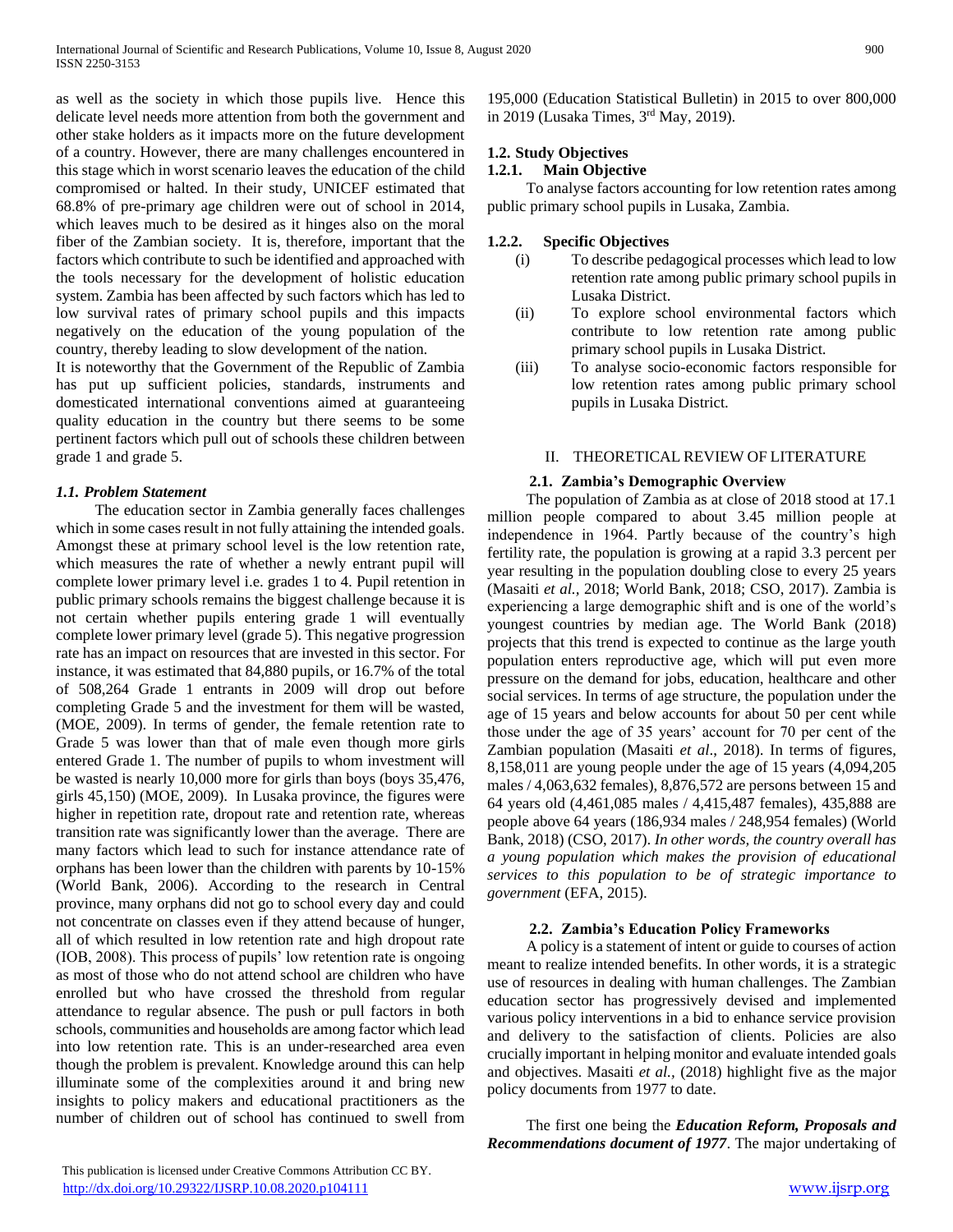this policy was to try and address the distortions and deficiencies of the colonial education system which trained Africans to serve as labourers but failed to meet the needs of Zambians in the context of the new social, economic and political dispensation. It aimed to create an education system which met the needs and aspirations of Zambians and functioned as a powerful instrument for development of an independent nation (MoE, 1977). The Ministry noted that 'Education is a social institution which will continue to reflect the characteristics of the Zambian society' (ibid). From the spirit of the document, the ministry was aware that the achievement of universal basic education would require significant resources i.e. time, infrastructure, financial, material etc. The policy also opined the need for additional classroom space, teacher recruitment and consistent annual recurrent funding as basis for meeting the demand for quality education.

 The second document was *Focus on Learning*, which concentrated on the development of primary education. It stated that, 'the basic national policy in the education sector is to provide every eligible child with good quality education in Grades 1-7. The policy aimed to improve access, equity and efficiency and provide quality education through the rehabilitation of existing schools, building new ones, training education managers and procuring and supplying educational materials to schools. The policy emphasized the need for broad-based resource mobilization strategies to ensure its effective implementation (MoE, 1992) (Masaiti *et al.,* 2018).

 The third and current education policy is the *Educating Our Future* document of 1996 with its primary focus on quality, efficiency, equity, revitalized partnerships, decentralization and democratization. It aimed at ensuring that by 2015 every child should have had access to nine years of basic education (MoE, 1996) and prioritised literacy and numeracy in schools as critical to meeting the policy's blue prints. However, Masaiti *et al.,* (2018) regrettably state that this policy's effective implementation has met serious glitches as learner achievements are still very low. In a bid to ensure accessibility, affordability, equity, relevance and quality of education service provision to all eligible persons, the government of the Republic of Zambia enacted a **Universal Free Primary Education Policy** was envisioned to exponentially increase equity, affordability, quality, relevance and accessibility to education by all and promote socioeconomic well-being of all citizens, and to achieve a good quality of life for everyone (Phiri, 2015; GRZ, 2002; and Ministry of Education, 2003).

 In 2006, Zambia enacted a *Vision 2030* which envisions the country to be, "*a prosperous Middle-income Nation by 2030.*" This document was declared as reflecting the collective understanding, aspirations and determination of the Zambian people to be a prosperous middle-income nation and has been the accepted by successive governments to date as a standard of the country's progress, focus, actions etc. This document equally recognizes the central role of education in achieving its blue print objectives and gave strategic focus on what needed to be done in the education sector in the exodus to the 2030 promised land. It envisions among others, reduced pupil/book ratios, increased enrollment rates, reduced gender parity index etc.

 The foregoing indicated policy documents highlight the country's long and progressively engrained desire to provide localized and quality education as a formidable foundation to the country's socio economic development. As a matter of fact, the vision of the Ministry of General Education (MoGE) is to provide, "*Quality, Lifelong Education for all which is Accessible, Inclusive and Relevant to an Individual, National and Global Value Systems*" (MoGE, 2019). With the current policies tilting more towards accessibility, equity, efficiency and relevance, there is an equal emphasis on the need for sustainable financing, among others, in order to meet these education benchmarks. What is so clear in the current policy is that the learner achievements during the subsistence of this policy are very low, which claim constitute a fundamental indictment and requires investigation for root cause. While the policies, among others, purposed to ensure provision of basic education by 2015, the picture on the ground seems to suggest that the number of children out of school is on a steady increase from 2015 (which is the direct opposite) (ESB,2015, and Lusaka Times, 3rd May, 2019).

## **2.1. Exploring Low Retention Rate Factors**

 Admittedly, there are mosaic factors which could be responsible for low retention rate among public primary school pupils but this study focuses on three broad categories, namely: pedagogical, environmental and social factors.

### **2.1.1. Pedagogical Process Factors**

 Research by Scheerens (2000) and Verspoor (2003) suggest that in developing countries the influence of the school on pupil learning is more important than the effect of home and other external factors compared with developed countries. Changing pedagogic practices suggest the need for powerful school-based specialized development programmes as many teachers are unprepared or underprepared to teach and thus developmentally handicapped at the pre-service phase. Intervening at the school level and classroom level is seen as being crucial in raising the quality of primary education in Africa as ultimately educational quality is obtained through pedagogical processes in the classroom. This is achieved through the knowledge, skills, dispositions and commitments of the teachers in whose care pupils are entrusted (Craig, Kraft, & Plessels, 1998; Anderson, 2002; Verspoor, 2003). Therefore, managing the quality of classroom interaction is seen as the single most important factor in improving the quality of teaching and learning, particularly in contexts where learning resources and teacher training are limited.

 For example, evidence from Botswana (Arthur et al, 1996), Kenya (Pontefract & Hardman, 2005), Tanzania (Osaki and Agu, 2002); South Africa (Chick, 1996) and Nigeria (Onocha and Okpala, 1990), shows that teacher– pupil interaction often takes the form of lengthy recitations made up of teacher explanation and questions, mostly teacher driven pedagogy, which places pupils in a passive role and limits their learning to memorising facts and reciting them back to a teacher, and this appears to have had little impact on classroom practice (Anderson, 2002; O'Sullivan, 2004). This can be demotivating to pupils as the routine do not promote creativity and can add to low survival rate. Birdsall, Levine & Ibrahim (2005) question the quality of schooling systems in low– performing countries, where the institutional and management challenges are 'significant'. They describe institutions with high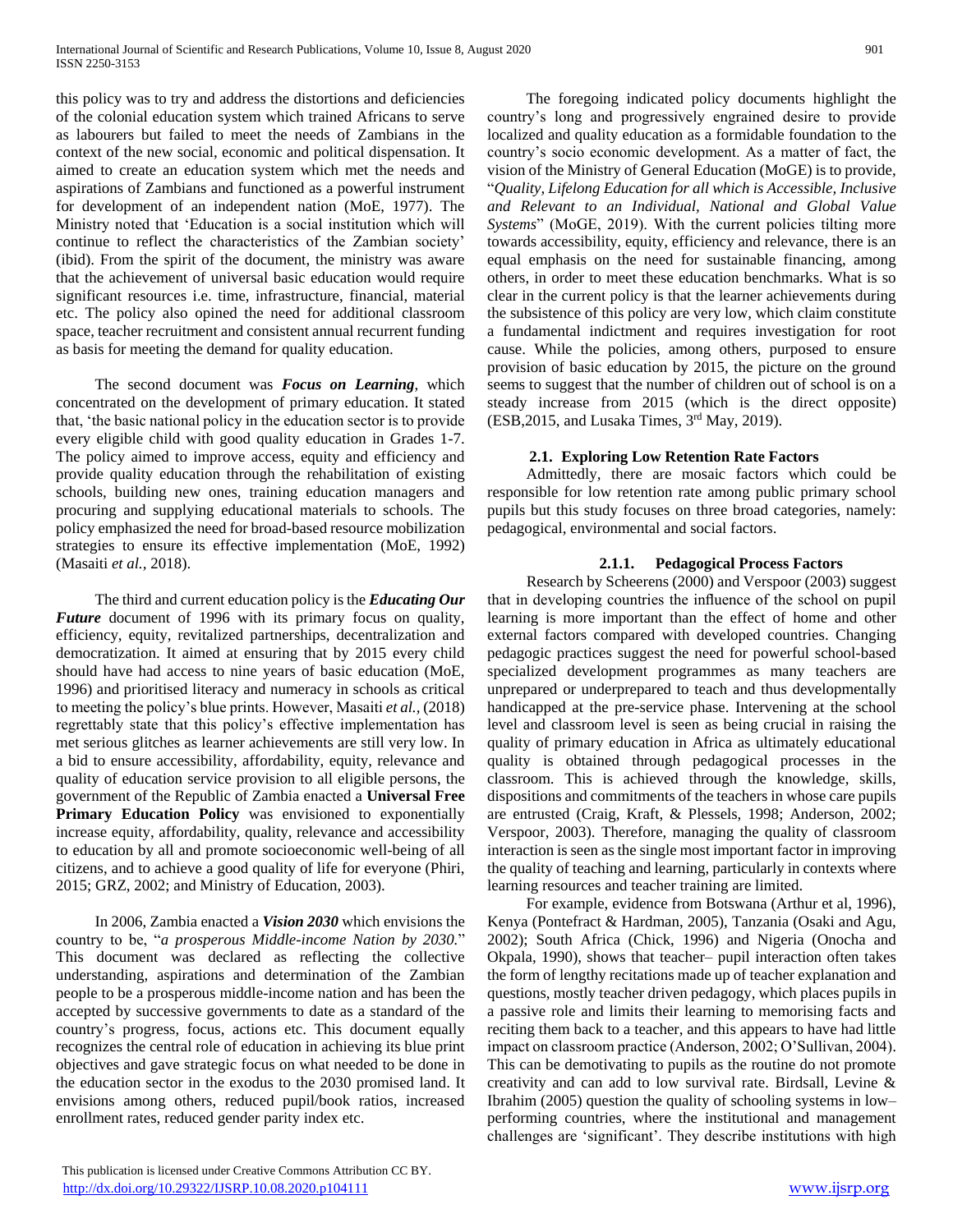teacher absenteeism; spending and investment which is unresponsive to local needs and preferences; a lack of accountability and incentives for performance. Hunt (2007) also describe the lack of accountability and monitoring mechanisms in some schools. Ghuman and Lloyd (2007) note how teachers once hired are difficult to fire, meaning performance and attendance are difficult to guarantee; and Hunt (2007) centers on a lack of monitoring of policy in practice. Such vices and poor service delivery at schools, such as teachers not being able to finish the syllabus, poor work culture where less attention is paid to academic development of pupils and low pupil teacher ratio where only a few pupils receive attention for their school work result in less morale of pupils towards academics. This can be a critical contributor to low survival rate as this hinders the pupils learning phase.

 In terms of human resources, research indicates that female teachers often have an important impact on schooling quality for female pupils (Colclough & Lewin, 2000). However, the availability of female teachers in some countries is low, and particularly in the higher grades of schooling. For example, in Colclough & Lewin, (2000) research, some of the rural schools visited in Guinea and Ethiopia had no female teachers; this is not uncommon. Schools without, or with few, female teachers are often less attractive to parents/guardians on the grounds of security of female students and provides fewer role models to motivate female pupils towards continued attendance.

School facilities, availability of resources, such as textbooks, desks, blackboards have been noted to influence survival rate (Brock & Cammish, 2000). The availability of (separate) sanitary facilities is important for female preservation, particularly as girls get older and start menstruation (Lafraniere, 2005). In research by Colclough, only 5 of the 11 schools visited in Ethiopia had latrines, and, of these, only one was separated for boys and girls. This affect the education attainment for the pupils and has been attributed to contribute to low survival rate observed in the primary level of education. As these are basic requirement in the school setup.

## **2.2.1. School-Environment Factors**

 Despite embracing free primary education as early as 2002, most of the countries have not achieved a hundred percent primary school child survival rate to the last grade. An example of the effect of policy changes on the completion rate is provided by Zambia's recent experience. In February 2002, the Ministry of Education announced free primary education which was reenforced in 2019. In addition, it began the process of expanding access to education in grades 8 and above. However, there were still factors that negatively affected the learning of the pupils in public primary school which can be attributed to the school environment. A study by Manzo (2006) revealed that the introduction of free primary education in some Sub-Sahara African countries led to an increase in enrolment such that classrooms in government primary schools were filled beyond normal capacity. Additionally, (Duncan et al, 2003) contend that, due to this rise in enrolment, the grants could not purchase critical resources needed for effective teaching and learning. Moreover, the grants were often and are still not released on time and are inadequate. As was further noted in another study, for many schools, the grants were still not sufficient enough to meet the

 This publication is licensed under Creative Commons Attribution CC BY. <http://dx.doi.org/10.29322/IJSRP.10.08.2020.p104111> [www.ijsrp.org](http://ijsrp.org/)

overwhelming needs and several schools reacted by raising PTA fees at the upper basic school level (Grades 8 and 9). Moreover, IOB (2008) asserts that, "the pupil teacher ratio increased from 49:1 between 2002 and 2003 to 57:1 in 2005" In some cases, there was congestion in classrooms with an average number of 77 pupils per class. The pupil book ratio rose to 18:1 and six pupils could share a desk and in extreme cases eleven children could use one desk (Chengo *et al*., 2005). Additionally, grants could not meet costs for utility services like water, electricity and security. To make matters worse, many schools were not decided on what type of fundraising ventures to embark on to raise additional funds. The pupil performance in numeracy and literacy was and is still poor with only 33% pass rate due to overcrowding. Such an education environment is attributed to low survival rate as some pupils will abscond classes due to their reasoning that they will not find enough desk to seat on at school and the hash classroom environment would bleed conflict as each pupil would seek attention which the teacher is sufficiently unable to provide.

 Clean environment leads to a sound mind, with budgetary constraints and inadequate infrastructures such as toilets and clean water in universal primary schools; one wonders whether with limited budget, schools can have adequate facilities to make conducive learning environment for the pupils (Galimak, 2008). In similar studies in Uganda, in 2000, only 8% of all universal primary schools had sufficient latrines for the pupils, and only one third of these schools had separate latrines for girls. This implies that 92% of all schools suffered from lack of latrines and two thirds had no separate toilets for boys and girls. This has a negative effect on the children's survival in schools as many of them drop out of schools due to sanitation related sickness (Galimak, 2008). A study by World Bank (2006) stipulates that some of the contributing factors to the poor performance and absenteeism at primary level were: delayed disbursement of funds, inadequate teaching and learning materials and desks, reduced pupil teacher contact time, inadequate funding for bursary support to meet ever increasing demand due to increase in the number of orphans and vulnerable children and continued existence of classroom congestion due to limited infrastructure and this has continued to compromise the quality of education, leading to poor quality being seen as a major challenge. According to Orlosky (1984), adequacy of finance and its effective management determines the way the school is managed and whether or not the school will meet its objectives. If finances from the government are not adequate, then the schools are not able to procure all the necessary goods and services needed to meet their objectives (Mobela, 2016) for a conducive learning environment.

 The government through education policies has been trying to address the challenge by providing school facilities, improving school infrastructures, supplying test and reference books and allocation of teacher. Despite this effort of the government actually what teachers do in their schools and classrooms depends on how teachers perceive and respond to their working environment. In a research conducted by Galimak (2008), it was noted that education's curriculum content and teaching method should be relevant and responsive to different circumstances and needs of children. Teaching techniques, learning methods and materials need to be child centered and appropriate for children. In addition, teacher's capacity, morale, commitment, status, income and recognition to child right should be ensured (Theis,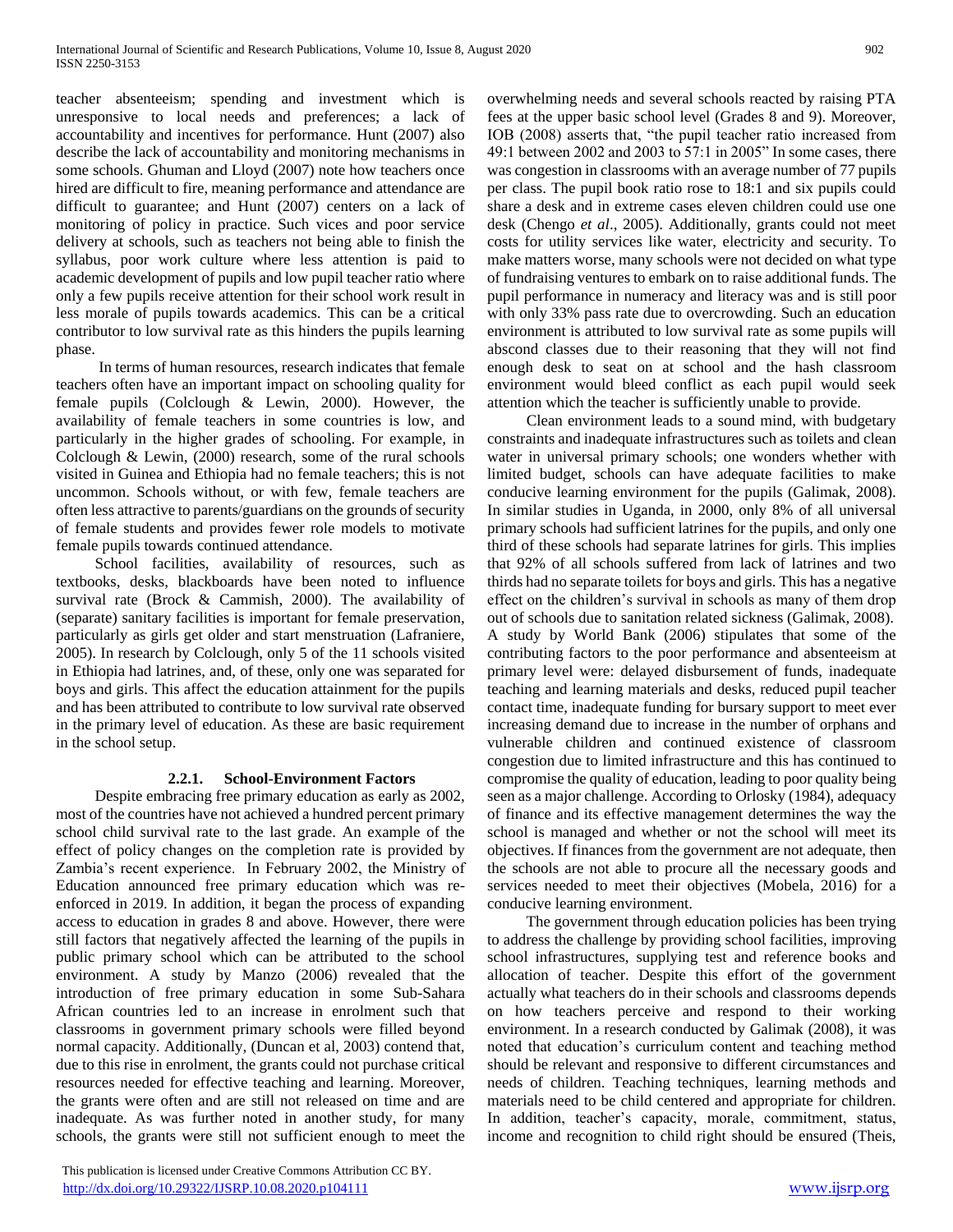2004). With regard to most schools, this has been more of a myth than a reality because schools are associated with threats such as, hunger, corporal punishments, violence and insecurity of which they are more pronounced in war areas, as a result, there is low survival rate as children dropout of school since their security is not guaranteed (Tomasevski, 1999).

#### **2.1.1. Socio-economic Factors**

 Social factors which have contributed to this include household income as schooling potentially incurs a range of costs, both upfront and hidden. Household income is linked to a range of factors: when children start school, how often they attend, whether they must temporarily withdraw and when and if they will stop schooling (Croft, 2002). Porteus *et al.,* (2000), whilst describing exclusions rather than whether the child will survive as per se, paint poverty as 'the most common primary and contributory reason for students to be out of school' and Hunter and May (2003) call poverty, 'a plausible explanation of school disruption'. For example, Brown and Park's research in rural China (2002) saw 'poor and credit constrained children' three times more likely than other children not to complete primary school. If income levels are low, children may be called on to supplement the household's income, either through wage-earning employment themselves or taking on additional tasks to free up other household members for work. This is more apparent as children get older and the opportunity cost of their time increases. In Boyle et al, (2002) research in some areas of Uganda and Zambia, the inability to pay school fees meant children withdrawing from school for periods of time, however temporarily. Also the fact that universal primary education removed only school fees and PTA charges and left intact other costs such as: exercise books, pens, pencils, uniforms, clothing, lunch, building funds and labour for classroom construction to be met by the parents (MFPED, 2002), it may explain the low levels of accessibility and survival rate in primary schools.

 However, what is not assured is whether most children will be able to able to attend school uninterrupted – not merely because of ill health but also because they may need to work, and the existing school does not motivate them or their parents to attend/send them to school. Attendance is erratic and chronic absenteeism often the norm – especially for older boys and girls. In other instances, both boys and girls also work before and after school, engaging in a wide range of chores – domestic work, sibling care, and filling water (Vimala, 2008).

 Community participation is one of the more misused and misunderstood words in the development literature. Therefore, at the outset, it is important to define community participation in the specific context of primary education – referring to those parents whose children are enrolled in government schools or those who are participating from the margins (Vimala, 2008). In the specific context of government school's community participation should ideally involve people who have little or no access to basic education but have a greater stake in the school. However, these are the very people who are the most difficult to reach out to. The poorest are caught up in the daily battle for survival. From their perspective, education that does not lead to any tangible or intangible gain can be dismissed as being irrelevant. If children are found in a community that views education with such lenses, there survival at primary level is compromised as they lack motivation

 This publication is licensed under Creative Commons Attribution CC BY. <http://dx.doi.org/10.29322/IJSRP.10.08.2020.p104111> [www.ijsrp.org](http://ijsrp.org/)

or pushing parents or community member to ensure they stay in school.

 *Child labor* create pressure on a child's time, for example, children who combine work with school, depending on the nature and volume of work, can have erratic school attendance, regular school absences (Croft, 2002) or increased instances of lateness. Children living in slum areas or without permanent residence may move frequently, often leaving school as a result (Chitnis & Suvan, 2004). A full-time work schedule paired with primary education for a ten-year old pupil cannot be sustainable, nor can it be adequate preparation for successful passage of examinations and transition to secondary school. The burden of labour placed on pupils must be defrayed to enable pupils to pursue an unhindered course of primary education.

 The community is aware of the need for educating their children yet the children are burdened with work before and after school, during holidays and vacations – both household/domestic and sibling care related chores as well as work outside the home or in homebased occupations. This obviously directly impacts on the learning abilities of children – especially when they put in long hours every day. Most children in poor households do not get time to revise / read their books – especially girls who are higher up in the birth order. Given the nutritional status of poorest children, energy levels are low and impact upon children's ability to concentrate in school. The impact of working and yet attending school needs to be examined with reference to its impact on learning outcomes.

 Whilst being *orphaned* is often linked to an increased likelihood of childhood poverty, this is dependent on the household context and who then becomes the child's care. Orphan hood often exacerbates financial constraints for poorer households and increases the demands for child labor, (Bennell *et al.,* 2005) and less opportunity to continue with education demands.

Research also indicates that school-aged children who suffer from *protein-energy malnutrition*, hunger, or who lack certain micronutrients in their diet do not have the same potential for learning as healthy and well-nourished children (Pridmore, 2007). Studies suggest that these children attend school less frequently, are more likely to repeat grades, drop out early and fail to learn adequately due to poor levels of attention, low motivation and poor cognitive function (ibid). Hence the problem of low survival rate needs to be addressed so that the policy makers can find ways of combating the issue for both proper use of invested resources in education and for social development.

## **2.1. Theoretical Underpinnings**

 Low retention rate is viewed generally as the possibility of a newly entrant pupil in grade one to survive primary school-age especially up to grade 5. The factors which lead to the survival are associated with the school life that a pupil goes through especially that he or she is at a dependant level and the decisions are being made on their life. If the people responsible for the child's education are unable to identify factors that affect the pupil's academic up bring, there can be a misunderstanding as to why the child switches from being interested in education or the poor performance as a result. Theoretically, the child's cognitive development is at its tender stage and the decisions that he or she makes will depend heavily on the current situations being encountered. The study is anchored upon the human capital theory, which stresses according to a study conducted by Mobela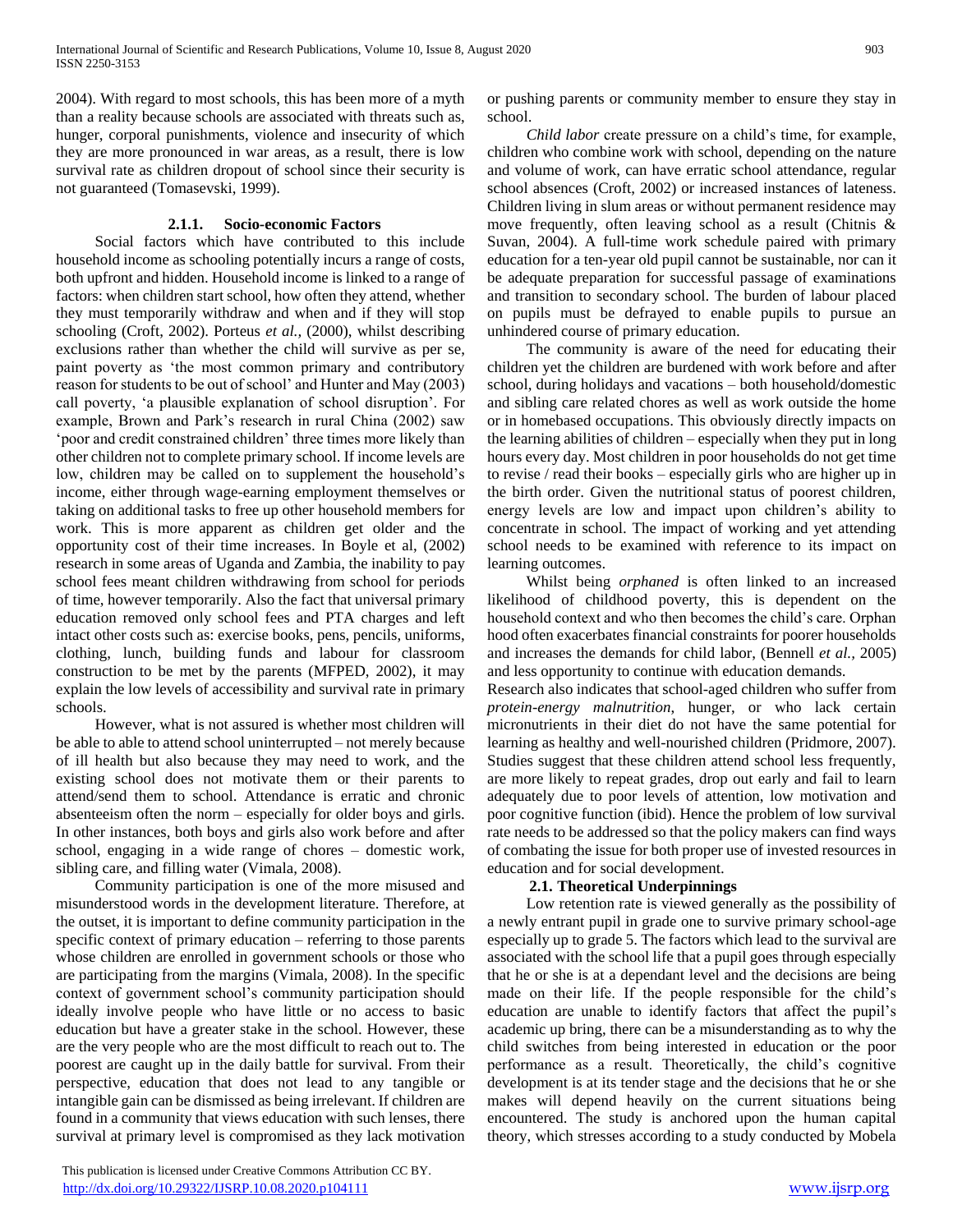Carlos, on impact of free primary education, and holds that the well-being of a society is a function not only of the traditional stocks of financial capital, labour and natural resources but also of the knowledge and skills of individuals (Mobela, 2016). This theory predicts that increased knowledge and skill will yield improved economic outcomes for both individuals and societies, especially in modern societies, where it is widely held that knowledge and skill convey a greater economic and social premium than in the past. It is from this theory that if low survival rate in primary school pupils is prevalent, this will impact the education sector negatively and the resources invested will not yield the expected outcome just as is in a company, the capital invested in the production is expected to yield returns. This theory was also used by authors such as Adams Smith (1776) and Alfred Marshall (1890), who concluded that 'a man educated at the expense of much labour and time may be compared to one of those expensive machines and the work he learns to perform should repay him the whole expense of his education, and also the time and money spent on education builds human capital hence one should be able to estimate the rate of return on such investment, in a way similar to investment in physical capital (Mincer et al 1958). By tackling these factors, the pupils at a primary level will be able to crossover to secondary level and their invested resources benefiting both the child and the nation at large. Economic analysis has consistently shown that investment in education brings higher rate of return than investment in physical capital (Woube, 2003). Changes in the education arrangement of any country must give due attention to the efficiency and effectiveness of primary education. "The progression of pupils from admission" in the beginning year of their study "until their successful completion" of the cycle of education (primary or secondary) reflects the degree of efficiency in that level of education (UNESCO, 1983). It is therefore important to note that education is the driving force behind any strong economy and a prerequisite





**Figure 1:** Conceptual Framework **Source**: Author's Construction (2020)

#### III. METHODOLOGY

A survey method was employed incorporating a qualitative research paradigm. The qualitative study design was used as it is more holistic and often involves a rich collection of data from various sources to gain a deeper understanding of individual participants, including their opinions, perspectives, and attitudes. Qualitative research gathers data qualitatively, and the means of analysis is also primarily qualitative. This often involves an inductive examination of the data to find recurring themes,

 This publication is licensed under Creative Commons Attribution CC BY. <http://dx.doi.org/10.29322/IJSRP.10.08.2020.p104111> [www.ijsrp.org](http://ijsrp.org/)

for social and economic growth. It creates opportunities and provides societies with a better educated and skilled workforce which is necessary for stimulating development (Govender and Steven, 2004). Hence there should be high completion level at primary level so that every citizen gains a chance to basic literacy such as writing, reading and arithmetic's for a better society

#### **2.5 Conceptual Framework**

 Accordingly, conceptual framework is a set of broad ideas and principles taken from the relevant field of enquiry and used to structure a subsequent presentation (Kombo and Tromp 2006). In the ideal situation, all students admitted in the beginning grade of the education level will reach the second grades in the following academic year and continue until they complete that level of education. But in reality "an alarming phenomenon in education", wastage (drop-out and repetition) obstructs this "ideal scheme" (UNESCO, 1983). If all the pupils enrolled at entrant would complete primary level, it would bring about productivity and economic wellbeing of the citizens. However, this ideal situation is unattainable especially in most developing countries, Zambia inclusive, because of the resource constraint that most face. This study conceptualises the prevalent factors as being lack of finances to build enough educational infrastructure that are basic needs, lack of proper curriculum developments that ensures efficiency and effective learning structure and social economic factors that young learners go through. In a nutshell, this study centres mainly on the low survival rate and the factors that lead to this which are basically classified as pedagogical processes, school environmental factors as well as social factors. These factors when studied will be able to demonstrate that the pupils' inability to complete primary level can be attributed to such factors and that there is also a relationship among these factors (variables) and the low survival rate of public primary school pupils

patterns, or ideas (Shank, 2006) and then describing and interpreting those categories. The study targeted 66 public primary schools in Lusaka district as at 2020 out of which 10 were randomly selected. The questionnaires were distributed to 10 selected public primary schools in Lusaka. The study sampled a total of 100 respondents who were to be given self-administered questionnaires with the researcher carrying out the activity on-thespot-basis. The respondents comprised head teachers, deputies, senior teachers, school counsellors, teachers and school administrators. Questionnaire responses were subjected to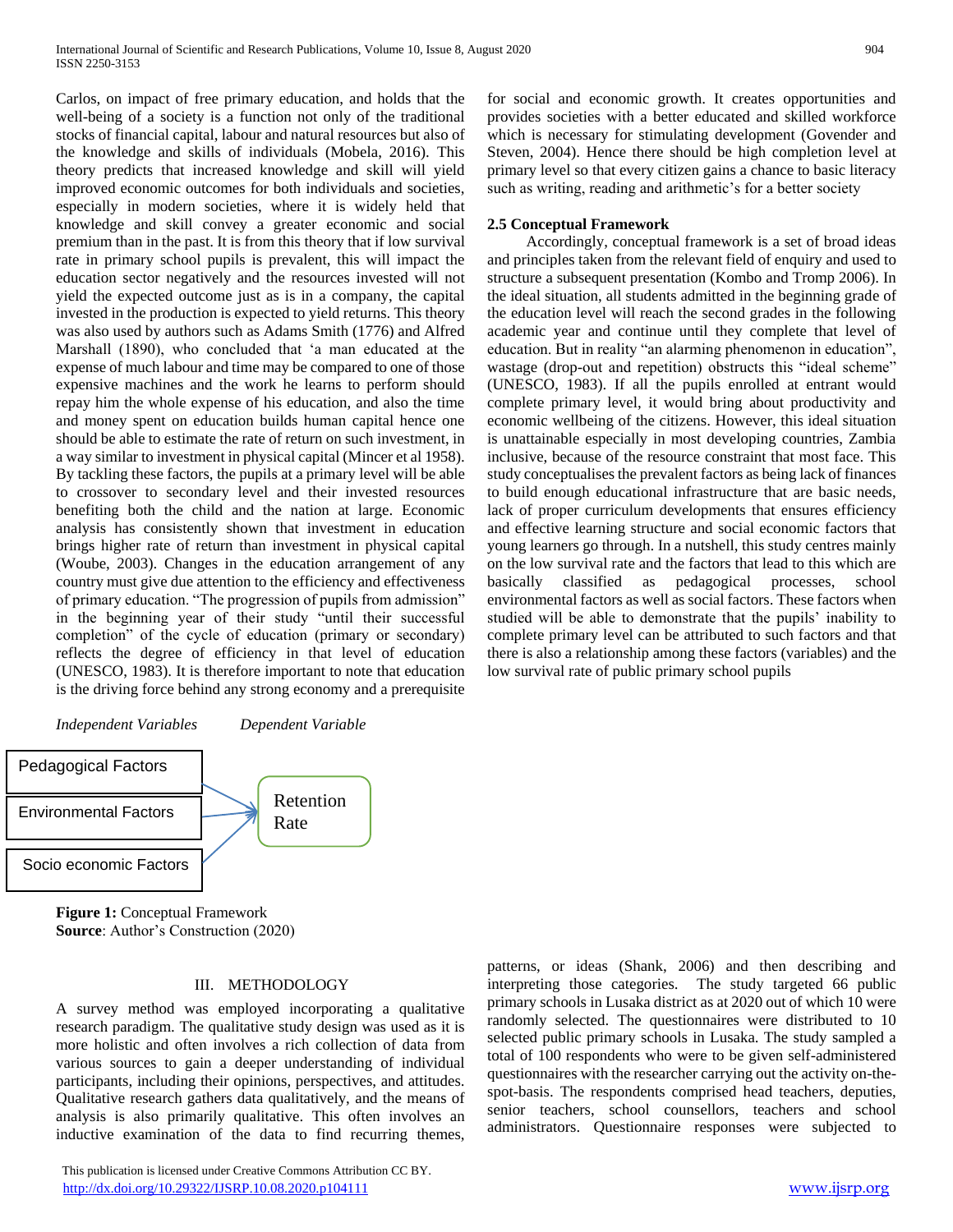analysis using excel and SPSS to gain in-depth understanding of the phenomena with the results being presented in charts, figures, tables and graphs while minor content responses were presented in text format. The researcher equally maintained mandatory ethical norms by implementing informed consent, anonymity, confidentiality, and citation of all materials with references being listed at the end of the study.

#### IV. ANALYSIS OF FINDINGS

#### **2.3. Pedagogical Factors**

Teachers have a huge responsibility of both imparting knowledge as well as building the children entrusted to them. This is achieved through the knowledge, skills, dispositions and commitments of the teachers in whose care pupils are entrusted (Verspoor, 2003)

From the data collected and analysed, it shows that there are some teaching approaches which contribute to low retention rate among primary school pupils. Some teaching methods such as those which expose the pupils' illiterate levels can discourage some pupils to attend school hence the need for teachers to be sensitive, diligent and wise in dealing with pupils' vulnerability. The other factors which came out strongly as prohibitive to pupils' retention were teachers' qualifications, teacher's level of lesson preparedness, and teacher's attitude / commitment to his/her professional calling. On these factors, respondents scored generally above average in agreement of the resounding impact the factors have on pupils' endurance especially in lower levels. By implication, teachers were supposed to apply with wisdom the skills garnered from their training in sociology, psychology, philosophy, teaching methods / approaches, principles of teaching etc to create a conducive learning environment user-friendly to all learners. This is a more reason why the training of teachers need particular attention to ensure alignment to pupils' learning needs but more so the design/framing of the school curriculum. It is quite clear that the Zambian curriculum framework is not tailor-made to a large extent as all learners are required to take up even subjects which are way off from their references and experiences to their detriment. There is also still seemingly a mismatch between the curricular of education training institutions and learner curriculum, which also bring a dynamic set up in the whole learning process of the child at the level in question as both the pupil and the teacher are seemingly at trial and error with a victim ultimately being a learner.

Research by Scheerens (2000) and Verspoor (2003) suggests that in developing countries the influence of the school on pupil learning is more important than the effect of home and other external factors compared with developed countries. Changing pedagogic practices suggests the need for powerful school-based specialized development programmes as many teachers are *unprepared or underprepared* to teach and thus developmentally handicapped at the pre-service phase. In the QSQS Report (2015) by World Bank in Zambia, it came to light that a number of teachers were not qualified to teach their respective classes. About 22% of grade 5 school teachers have GCE or lower degree qualifications. More importantly, the process of recruiting teachers in public schools is less stringent since it does not involve any interviews unlike is the case with other public service employees. Thus, even less competent teachers ultimately end up

 This publication is licensed under Creative Commons Attribution CC BY. <http://dx.doi.org/10.29322/IJSRP.10.08.2020.p104111> [www.ijsrp.org](http://ijsrp.org/)

being employed due to poor selection processes that are prone to corruption and nepotism (Hapompwe, Karim, Kambikambi & Milimo, 2020a).

### **2.1. Environmental Factors**

The school environment encompasses classroom arrangement, classroom population, school's outside arrangement and physical appearance, water and sanitation, furniture, facilities like computers, digital projector / television sets to excite / ease learning, text books, internet and any other necessary infrastructure. From the data collected, the respondents were able to relate the low retention rate to an unconducive school environment. Clean school environment leads to a sound mind but with budgetary constraints and inadequate infrastructure such as toilets and clean water in universal primary schools, one wonders how schools can have adequate facilities to create conducive learning environment for the pupils (Galimak, 2008). The results showed that 53.1% agreed that a school environment plays a significant role in learner retention rate while 8.2% strongly agreed to this. On the other hand, 21.4% of the respondents disagreed with 2.0% strongly disagreeing while the other 6.1% of the respondents were neutral about about the phenomena.

In buttressing the foregoing, it should be stated that school environment is of utmost importance in determining the continuity of a new entrant pupil. It has to do with various input factors which aid and motivate the learner to keep in school. According to Hapompwe, Karim, Kambikambi & Milimo, (2020a), some notable factors responsible for the low learner performance have been identified as inadequate trained teachers especially in Science and Mathematics; inadequate teaching and learning materials for the new curriculum; low teacher motivation and absenteeism; high pupil teacher ratios; ineffective school management and supervision; poor administration of the transfer policy for teachers; and inadequate funding at school level.

Empirically, according to the 2015 Educational Statistical Bulletin, the pupil/book ratios for both English and Mathematics was at **4:1** in 2015. While the book ratios for Zambian Languages and Life Skills was **5:1** and **7:1** respectively. The figures show that there is little or in some cases, no difference at all in the pupil-totextbook ratios between urban and rural based primary schools. Latest statistics indicate that five primary school students share less than *1 textbook* for each subject (1 for Mathematics, 0.9 for English, and 0.9 for Science) (World Bank, QSQS, 2015). Additionally, the 2015 figures from the Educational Statistical Bulletin further demonstrate that learners in Grades 1-4 spend 3.9 hours in the classroom, while learners in Grades 5-7 spend 5.3 hours per day which are way too low. Schooling hours per student are much more affected by the school's location—urban or rural. Worse still, this contact time is based on the scheduled learning hours on the official school calendar and therefore does not include time lost as a result of premature school closures, learner or teacher absenteeism, examination period closures or time allocated to sporting activities (ESB, 2015; World Bank, 2015).

## **2.2. Socio Economic Factors**

Socio economic factors have been known to be among the major contributors to the pupils' low retention rate in most public primary schools. Among these factors include but not limited to; family economic background, whether a pupil is orphaned or not, family size, educational background of the parents/guardians and also the community values and norms. In the current study,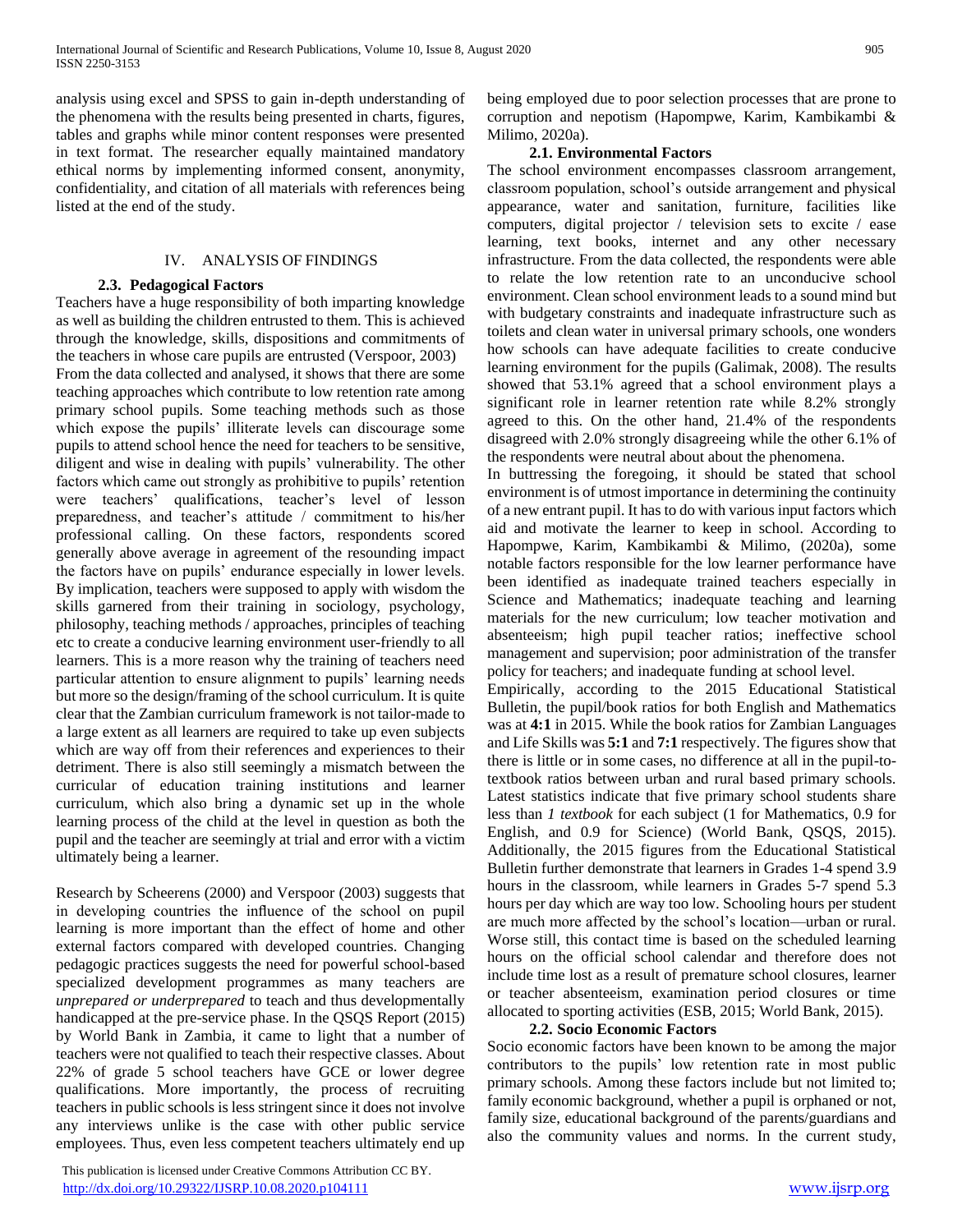respondents indicated that some pupils were unable to complete primary school level because the parents failed to meet the school requirements such as uniforms, user fees, buying school books and other needs. Household income is linked to a range of factors: when children start school, how often they attend, whether they must temporarily withdraw and when and if they will stop schooling (Croft, 2002). The data collected from various schools showed 32.7% agreed and 14.3% agreed and strongly agreed respectively that some children withdraw from school because their families were unable to meet the school requirements / needs while 32.7% disagreed with the 11.2% being neutral about this variable. Additionally, child labour became another prominent factor linked to poverty as causal to low retention rate. Children who are given so many responsibilities at home are likely not to perform better at school. Some of the responsibilities such as house chores, looking after the young siblings and the old people have been a contributor to low retention rate. The opportunity that the children have to go to school is channeled to help at home hence denying them the chance of attending classes. This eventually discourages the child from taking their education serious. From the obtained data, 60.2% of the respondents agreed that home responsibilities were among the causes of low retention rate of the pupils in public primary schools and 20.4% of the respondents strongly agreed. On the other hand, only 2.0% of the respondents disagreed and 11.2% of the respondents were neutral about this. Child labor creates pressure on a child's time. For example, children who combine work with school, depending on the nature and volume of work, can have erratic school attendance, regular school absences (Croft *et al*., 2002)

Other social factors such as poor nutrition that the child faces contribute to low retention rate. The pupils who do not obtain a proper diet or lack food at home find it hard to go to school which leads to missing classes regularly, and if they go, they are unable to concentrate. The data obtained from the various public primary schools showed that the majority, that is 25% strongly agreed and 21% agreed that a poor nutrition is also a contributor to low retention rate. However, 26% of the respondents disagreed that food has a role to play in pupils' low survival rate.

Corroborating with the study's findings, according to UNICEF, out of the 500,000 children who were out of school in 2014, the majority were from poor families. Rural children are again much more likely to be out-of-school with almost a quarter (23 per cent) of primary age children not in school compared to only 9 per cent in urban areas. Differences are even more marked among socioeconomic groups with out of school rates of 26.9 per cent among primary school age children from the poorest families compared to only 4.3 per cent among children from the richest families. Children in Eastern, Luapula, and Western provinces are particularly disadvantaged, especially the girls in Luapula and the boys in Western with out-of-school levels of 28.7 per cent and 31.4 per cent respectively. The national average for the entire age group is 18.3 per cent but this masks the fact that nearly a half of all 7 year olds and a quarter of all 8 year olds are out-of-school, suggesting a large and widespread problem with late entry (UNICEF, 2014).

It should be stated that the poverty levels in Zambia are so high that they affect children's ability to continue with school owing to hunger, malnutrition, lack of school fees i.e. user fees etc. In 2010, the moderate poverty rate in rural areas was 74 percent, more than

 This publication is licensed under Creative Commons Attribution CC BY. <http://dx.doi.org/10.29322/IJSRP.10.08.2020.p104111> [www.ijsrp.org](http://ijsrp.org/)

double the urban poverty rate of 35 percent. Because roughly twothirds of the population lives in rural areas, the countryside is home to 80 percent of Zambia's poor. Rural poverty is also far more severe: almost 90 percent of Zambians living below the extreme poverty line are concentrated in rural areas. This is largely an effect of uneven income growth in the urban and rural economies. Rising incomes have been densely concentrated among a relatively small segment of the urban workforce, while high urban unemployment rates effectively block the rural labor force from participating in the country's more dynamic economic sectors (World Bank, 2012). In absolute terms, 5.1 million Zambians were living in extreme poverty, with 7.9 million in moderate poverty in 2010, indicating still a significant size of population under poverty. Among other factors prohibiting effective progression of children with school include child labor, state of being parented, segregation of roles between boys and girls etc. (UNICEF, 2014). The lop-sided aspect of it all is the fact that even siblings of these children who could be of help in their education are trapped in unemployment cycle. According to the World Bank Report (2015) in Zambia, the youth, aged between 15 and 24, account for more than 40 percent of the total population, representing a youth bulge, which may be translated into a demographic dividend if complemented by economic and social opportunities for the youth. While the youth constitute 30 percent of the total labor force, their unemployment rate is more than 15 percent, which is almost twice as high as the average unemployment rate of 7.9 percent. This means that of the unemployed population of 459,132, almost 60 percent are the youth aged between 15 and 24 (Zambia Central Statistical Office, 2013). One of the reasons for the high level of youth unemployment is that the youth tend to lack the skills, competences and attributes required by the labor market (Koyi, Masumbu, & Halwampa, 2012).

Notwithstanding the foregoing vicious poverty circle description of the Zambian scenario, it should be chronicled that the Government of the Republic of Zambia through the Ministry of General Education with co-operating partners has had measures to ameliorate or demystify the impact of poverty on learners' academic progression especially at primary school level. Among the prominent measures were the declaration of free primary education meant to remove the barrier of accessibility and affordability. Besides, government initiated feeding programmes and social welfare sponsorship packages for orphans and vulnerable children across the country. However, empirical evidence in Hapompwe *&* Kambikambi (2020b) study in Lusaka indicates that government's education financing to the education sector has been on a steady downward declension from 2015's 20.2% to 2019's 12.2% of national budget against UNESCO's 20% threshold, ostensibly implying inadequacy in resources to meet the above education necessities for smooth operationalization of the sector and subsector in particular. The study further unearthed government's inadequacies and inconsistencies in grant disbursement to schools thereby leaving no financial resources to sustain the operation of public primary schools which solely depend on government financing for all termly expenditure. In the other study by Hapompwe*,* Karim & Kambikambi (2020c) which analyzed threats to the sustainability of Free Primary Education, it was established that withdrawal of donors' education financing, population upswing against static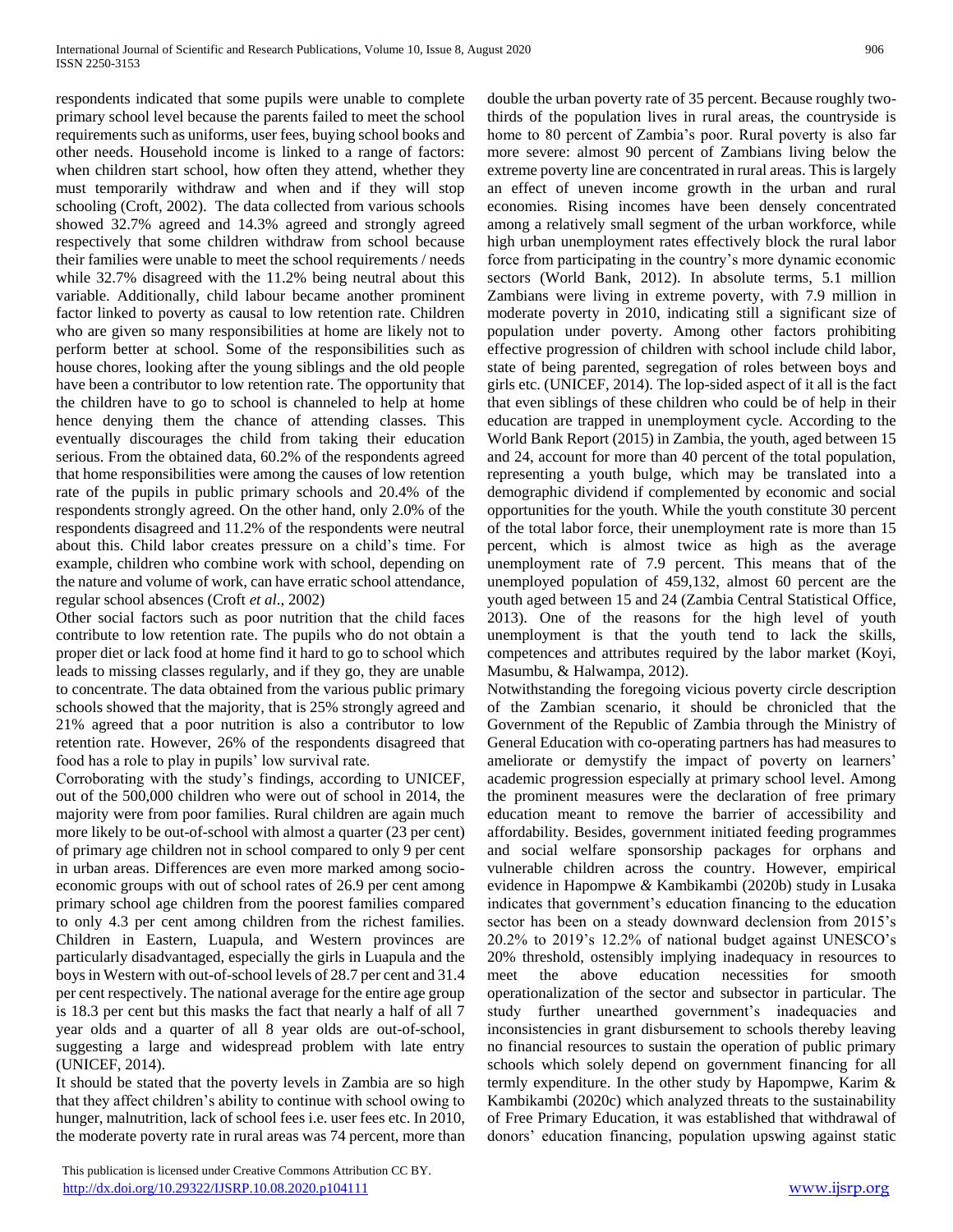education expansion, economic recession and financial mismanagement were frantic factors to poor quality education currently prevalent in the sector and subsector alike.

#### V. CONCLUSION

 The equitable supply of trained teachers along with physical input factors in public primary schools is of paramount importance to maintaining a higher retention rate among pupils. This should be augmented by an enhanced and improved parents' economy through government's deliberate efforts to ensure a conducive and supportive socio economic environment for children's quality education sustainability. Without a cautious policy intervention which should include revitalised education financing to the threshold, inclusive education quality will remain a pipeline dream

#### **REFERENCES**

- [1] Anderson, A., Hamilton, R. & Hattie, J. (2004). Classroom Climate and Motivated Behavior in Secondary Schools. Learning Environments Research, 7: 211-225.
- [2] Andrews, J. (2011). Educational Dialogues: Understanding and promoting productive interaction. International Journal of Lifelong Education, 30(6): 831-832.
- [3] Arter, J. & Stiggins, R. (2005). Formative assessment as assessment FOR learning. National Council on Measurement in Education Newsletter, 13(3): 4–5.
- Barber, M. (1996). The Learning Game: Arguments for an Education Revolution. London: Gollancz Cassell Group.
- Barber, M. (2007). Instruction to Deliver: Tony Blair, Public Services and the Challenge of Achieving Targets. London: Politico's.
- [6] Cameron, Laurie (2005). Primary Completion Rates. Technical Paper WP-09-01. Education Policy and Data Centre, Washington, D.C :(FHI 360).
- [7] Central Statistical office. (2017). Census of Housing and Infrastructure. Lusaka: CSO.
- [8] Colclogh, C. and Lewin, K.M. (1993), Educating All the Children: Strategies for Primary Schooling in the South, Oxford: Clarendon Press.
- [9] Davison, J. (1993). School Attainment and Gender: Attitudes of Kenya and Malawian Parents towards Educating Girls; International Journal of Educational Development,
- [10] Graham Brown, S. (1991). Education in developing world: Conflict and Crisis. London Longman INC.
- [11] Educating Our Future (1996) Revised in 2016. National Policy on Education. Lusaka: MoGE
- [12] Education Sector Bulletin (ESB) (2017). Ministry of General Education (MoGE), Lusaka.
- [13] Education Sector Bulletin (ESB) (2016). Ministry of General Education (MoGE), Lusaka.
- [14] Education Sector Bulletin (ESB) (2015). Ministry of General Education (MoGE), Lusaka.
- [15] Hapompwe, C. C., Karim, A. M., Kambikambi, T. T. & Milimo, V. (2020a). Assessment of Factors Accounting for Low Learner Outcomes in Core Subjects Among 5th and 9th Graders in Zambia's Public Schools. African Journal of Education and Practice,  $6(1)$ ,  $1 - 18$ .
- [16] Hapompwe, C.C. and Kambikambi, T.T. (2020b). Sustainability of Universal Free Primary Education Amidst Declining Education Financing. African Journal of Education and Practice. ISSN 2519-0296 (online) Vol.6, Issue 2. No.5. pp 62 – 78.
- [17] Hapompwe, C. C., Karim, A. M. & Kambikambi, T. T. (2020c). An Empirical Evaluation of Public Secondary Schools' Education Financing and Its Impact on Service Quality in Lusaka, Zambia. African Journal of Education and Practice,  $6(2)$ ,  $13-32$ .
- [18] Kotwal, N. & Rani, S. (2007). Causes of School Dropouts among Rural Girls in Kathua District. Journal of Human Ecology, 22(1): 57-59. [Online]

 This publication is licensed under Creative Commons Attribution CC BY. <http://dx.doi.org/10.29322/IJSRP.10.08.2020.p104111> [www.ijsrp.org](http://ijsrp.org/)

Available: http://w.krepublishers.com/...2007...2007...Kotwal-N/JHE-2 2-1-  $057 - 07...$ 

- [19] Lusaka Times Newspaper; Education Sector Has Not Received any Funding for 2018 as at 17th July, 2018. Lusaka: Zambia.
- [20] Lusaka Times Newspaper; Number of Children out of School Rise to 800,000; 3rd May, 2019. Lusaka: Zambia.
- [21] Mandina, S. (2013). School Based Factors and the Dropout Phenomenon: A Study of Zhomba Cluster Secondary Schools in Gokwe District of Zimbabwe. Journal of Educational and Social Research Vol. 3 (1), 51-60.
- [22] Mbita EMIS (2012). Annual Educational Assessment and Evaluation Reports. Unpublished.
- [23] Maton, K. & Moore, R. (2010). Social Realism, Knowledge and the Sociology of Education: Coalitions of the Mind. London: Routledge.
- [24] Matthews, B. and Ross, L. (2010). Research Methods: A practical Guide for the Social Sciences. Edinburgh Gate: Pearson Education Ltd.
- [25] Maxcy, S. J. (2003). Pragmatic threads in mixed methods research in the social sciences: The search for multiple modes of inquiry and the end of the philosophy of formalism. Handbook of mixed methods in social and behavioural research, 51-89.
- [26] Maxwell, L. E. (2007). Competency in childcare settings: The role of the physical environment. Environment and Behaviour, 39(2), 229-245
- [27] Masaiti, G. (ed.) (2018). Education in Zambia at Fifty Years of Independence and Beyond. Lusaka: UNZA Press.
- [28] Ministry of Education (2003). Strategic Plan 2003-2007. Lusaka: Ministry of Education HQ.
- [29] Ministry of Education. (1992). Focus on Learning. Lusaka: Government Printers.
- [30] Ministry of Education. (1977). Educational Reforms: Proposals and Recommendations. Lusaka: Government Printers.
- [31] Mobela, C. (2016). Impact of Free Primary Education: A Case Study of Government Schools in Kabwe Urban District. International Journal of Multidisciplinary Research and Development, Vol. 3(9), 48-60.
- [32] MoGE. (1996). Educating Our Future: National Policy on Education. Lusaka: Zambia Publishing House.
- [33] MoGE. (2019). Ministerial Statement to Parliament School Fees Reduction in all Public Schools in Zambia. Lusaka: MoGE.
- [34] Oghuvbu, E.P. (2008). The Perceived Home and School Factors Responsible for Dropout in Primary Schools and Its Impact on National Development. Ekpoma Journal of Behavioural Sciences, 1, 234-235.
- [35] Phiri, G.G. (2015). The Impact of Free Primary Education in Zambia: A Case of Chipata District – Eastern Province. Masters Dissertation. University of Zambia.
- [36] Pontefract, C, & Hardman, F. (2005). The discourse of classroom interaction in Kenyan primary schools. Comparative Education 42 (1), 87–106.
- [37] Schultz, T. W. (ed.) (1961). Investment in Human Beings. Journal of Political Economy, 70 (5, part 2).
- [38] The Mast Newspaper (Online) Lusaka. Unqualified Teachers Damaging the Learners; 5th September 2017.
- [39] UNESCO Zambia (2018). Annual Report 11th Ed. Lusaka: UNESCO.
- [40] UNICEF (2014). Global Initiative on Out-of-School Children Report. Lusaka: UNICEF Office.
- [41] World Bank Group. (2018). The World Bank Group in Zambia Report No. 128467-ZA. Lusaka: World Bank.
- [42] World Bank Group. (2017). The World Bank Group in Zambia. Lusaka: World Bank.
- [43] World Bank. (2006). Strengthening Evidence-based Policymaking with Education statistics and Analysis Report; Re535635. Ukraine.
- [44] World Bank Group. (2015). Education Global Practice: Zambia Education Public Expenditure Review at a Glance. International Bank for Reconstruction and Development: Washington DC.
- [45] World Bank. (2012). Zambia Poverty Assessment: stagnant poverty and inequality in a natural resource-based economy. Washington, DC: World Bank.
- [46] Zambia's Vision 2030 : Education for All 2015 National Review Report: Zambia.(efa2015reviews@unesco.org)